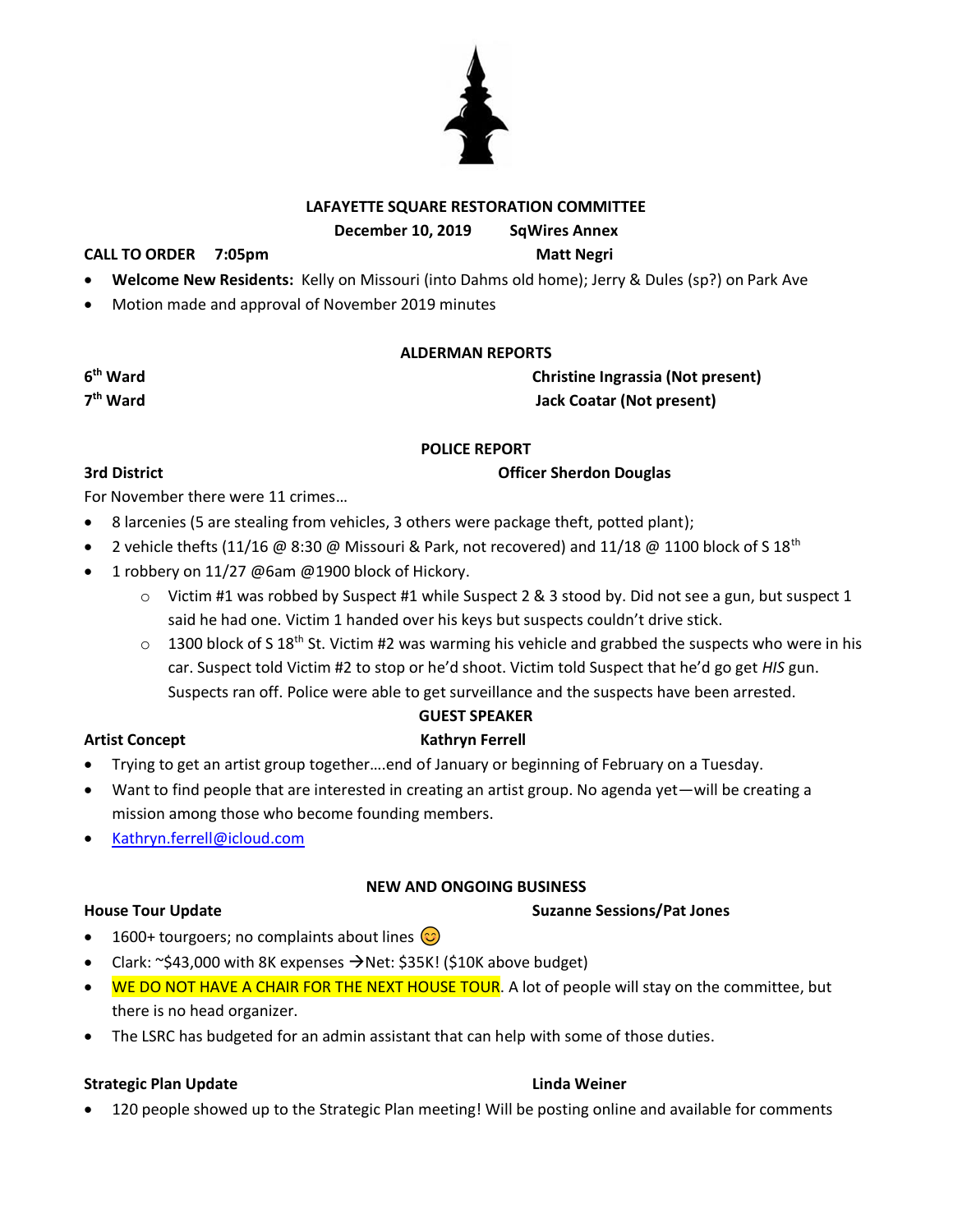- Will be exploring options for funding to implement and bringing it to the neighborhood to consider. (Taking time on this.)
- Looking at other ideas that don't cost any money, such as changing name of LSRC, implementing ways to manage volunteerism, etc.
- Will be wrapping up in March 2020

# **2020 Budget Clark Affholder/Sherri Mistretta**

- If you're in charge of any budget lines, let Clark know ASAP
- Questions: What is the kiosk for the plaza? Answer: It's an information center intended to tell the history of the neighborhood
- Will vote to finalize the 2020 budget in January

# **COMMITTEE REPORTS**

# **Treasurer's Report Clark Affholder**

- (Above report on budget)
- [treasurer@lafayettesquare.org](mailto:treasurer@lafayettesquare.org)

# **Development Suzanne Sessions**

- It's quiet on development this month. Waiting to see things start digging! There are final approvals for LaSalle and Hickory developments.
- Bordeaux is now 95% leased**.**
- A few smaller residential developments, but nothing major happening.
- The Opus Group Jefferson 1000---there is a PDF online about what it will look like at the corner of Jefferson/Choteau. This is an early concept design that hasn't gone through final approvals yet. Daytime workforce of ~700 people.

## **Beautification Linda Weiner**

• Starting to get bids from landscapers for redesign of Plaza area to replace native grasses and update the look. Will move forward with that in the spring.

# **Community Affairs Dixie Gillaspie Dixie Gillaspie**

- Have been thinking about our fractured/scattered communication tools—Nextdoor, Facebook, Yahoo group…the latter will not be under the auspices of the LSRC anymore.
- We do have a "Mail Chimp" account. This is a consent-based, opt-in email for newsletter announcements. It would *not* be a tool for discussion or have long threads like on Nextdoor.
- Looking at having an official committee for Marketing and Communication.
- Email: dixiegillaspie@gmail.com

# **Capital Improvements Mary Visintainer**

- Regarding the kiosk…last year's budget allocated money for a kiosk that would help LSBA to advertise restaurants & businesses. Also, at last summer's house tour, there was a board in the park that described 50 years of the work of the LSRC. At this point we are discussing combining these two projects.
- Committee met recently about how to spend 2020 budget…about \$18K total
	- o In the plaza, there is a "realtor's box" that's not aesthetically pleasing. ~\$800 from brick/bench project income to create something more permanent and pretty.
	- o Foundations and columns, historic fence corners (half paid last year)